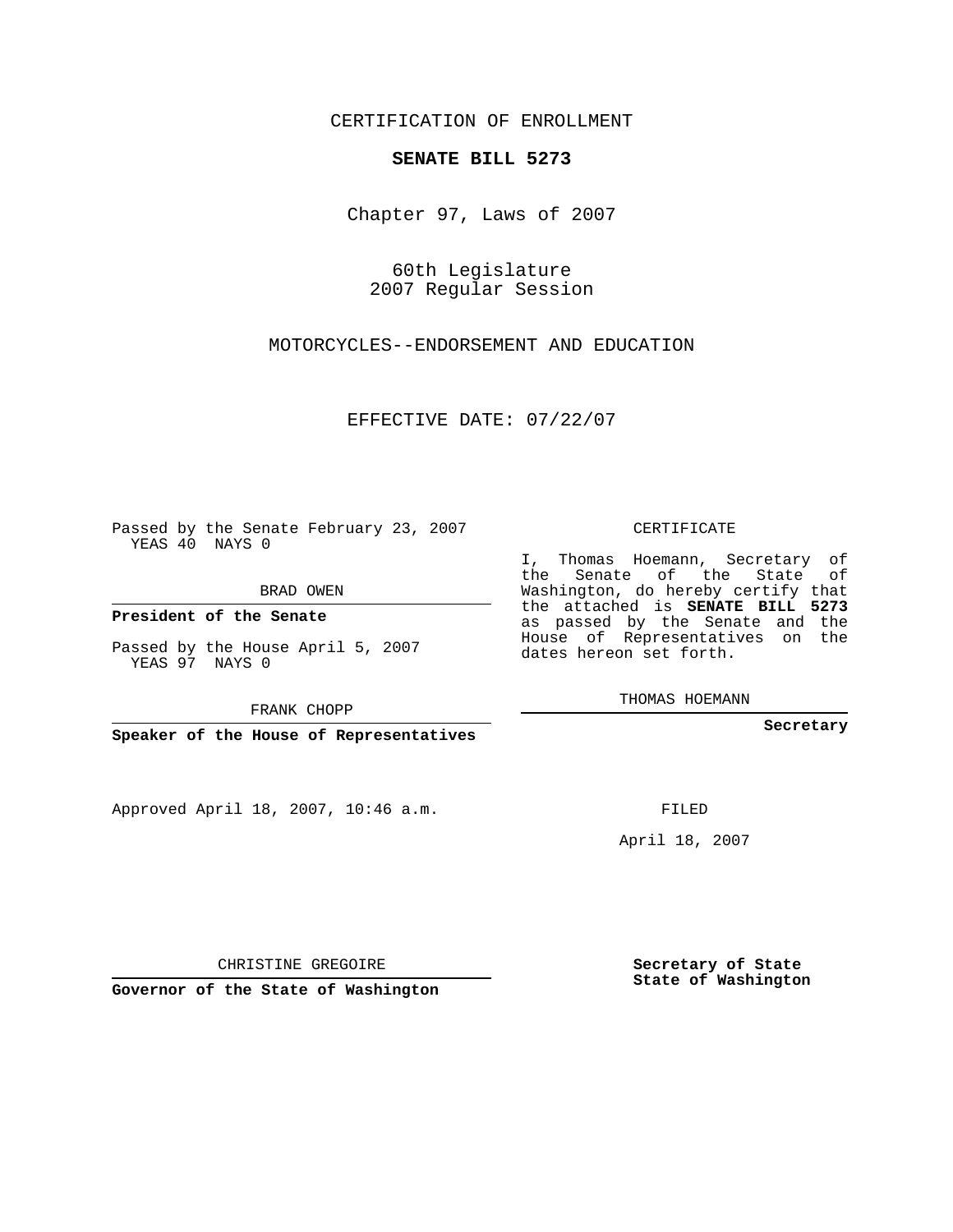## **SENATE BILL 5273** \_\_\_\_\_\_\_\_\_\_\_\_\_\_\_\_\_\_\_\_\_\_\_\_\_\_\_\_\_\_\_\_\_\_\_\_\_\_\_\_\_\_\_\_\_

\_\_\_\_\_\_\_\_\_\_\_\_\_\_\_\_\_\_\_\_\_\_\_\_\_\_\_\_\_\_\_\_\_\_\_\_\_\_\_\_\_\_\_\_\_

Passed Legislature - 2007 Regular Session

**State of Washington 60th Legislature 2007 Regular Session**

**By** Senators Swecker, Murray and Keiser; by request of Department of Licensing, Washington Traffic Safety Commission and Washington State Patrol

Read first time 01/15/2007. Referred to Committee on Transportation.

 AN ACT Relating to motorcycle driver's license endorsement and education; and amending RCW 46.20.505, 46.81A.020, 46.82.420, and 28A.220.080.

BE IT ENACTED BY THE LEGISLATURE OF THE STATE OF WASHINGTON:

 **Sec. 1.** RCW 46.20.505 and 2003 c 41 s 2 are each amended to read as follows:

 Every person applying for a special endorsement of a driver's license authorizing such person to drive a two or three-wheeled motorcycle or a motor-driven cycle shall pay a fee of five dollars, which is not refundable. In addition, the endorsement fee for the initial motorcycle endorsement shall not exceed ten dollars, and the subsequent renewal endorsement fee shall not exceed twenty-five dollars, unless the endorsement is renewed or extended for a period other than five years, in which case the subsequent renewal endorsement fee shall not exceed five dollars for each year that the endorsement is 16 renewed or extended. ((The initial and renewal endorsement)) Fees collected under this section shall be deposited in the motorcycle safety education account of the highway safety fund.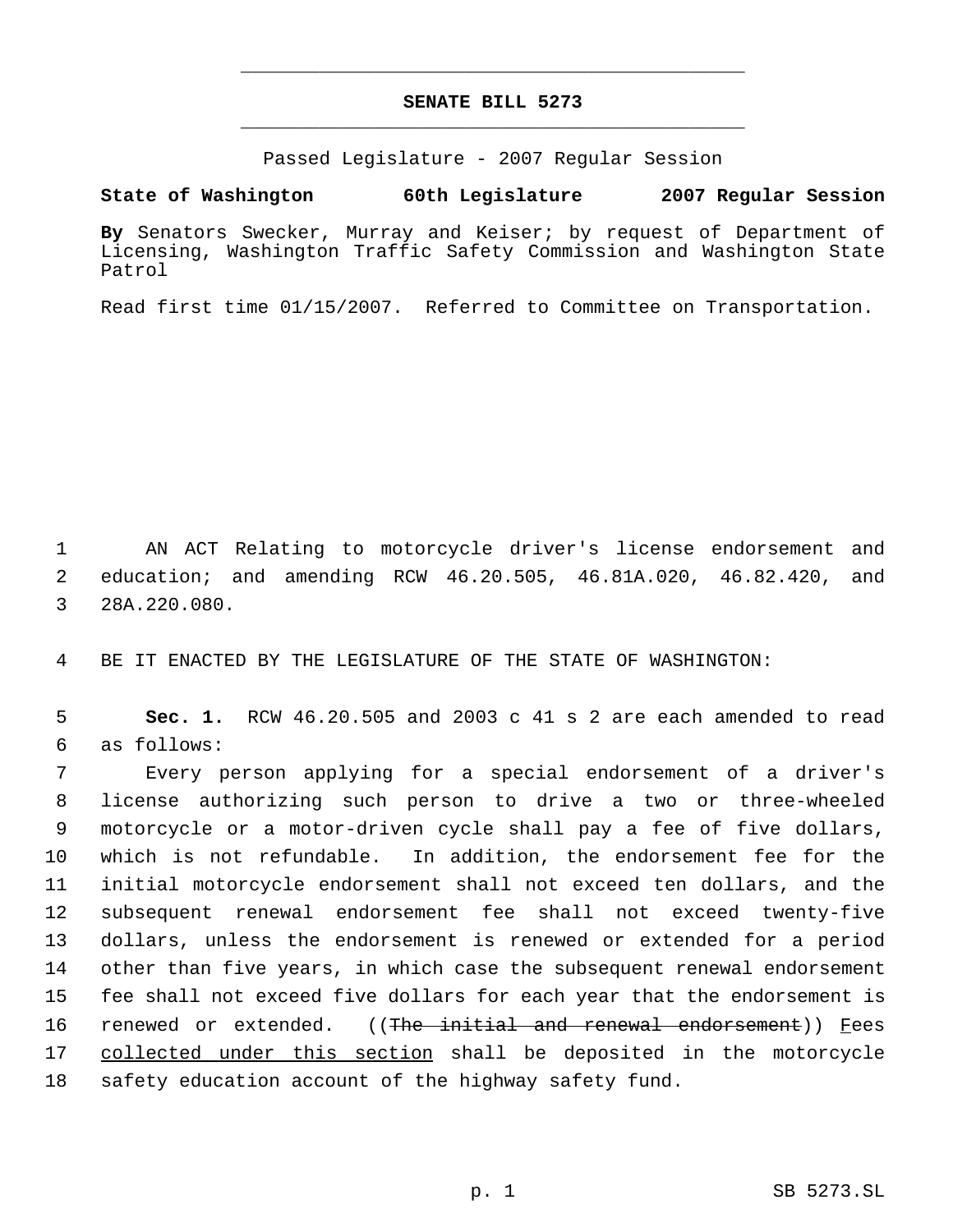**Sec. 2.** RCW 46.81A.020 and 2003 c 41 s 5 are each amended to read as follows:

 (1) The director shall administer and enforce the law pertaining to the motorcycle skills education program as set forth in this chapter.

 (2) The director may adopt and enforce reasonable rules that are consistent with this chapter.

 (3) The director shall revise the Washington motorcycle safety program to:

 (a) Institute separate novice and advanced motorcycle skills education courses for both two-wheeled and three-wheeled motorcycles that are each a minimum of eight hours and no more than sixteen hours at a cost of (i) no more than fifty dollars for Washington state residents under the age of eighteen, and (ii) no more than one hundred twenty-five dollars for Washington state residents who are eighteen years of age or older and military personnel of any age stationed in Washington state;

 (b) Encourage the use of loaned or used motorcycles for use in the motorcycle skills education course if the instructor approves them;

 (c) Require all instructors for two-wheeled motorcycles to conduct at least three classes in a one-year period, and all instructors for three-wheeled motorcycles to conduct at least one class in a one-year 22 period, to maintain their teaching eligibility( $(i \div j)$ 

23  $(d)$  Encourage the use of radio or intercom equipped helmets when, 24 in the opinion of the instructor, radio or intercom equipped helmets 25 improve the quality of instruction)).

 (4) The department may enter into agreements to review and certify that a private motorcycle skills education course meets educational standards equivalent to those required of courses conducted under the motorcycle skills education program. An agreement entered into under this subsection must provide that the department may conduct periodic audits to ensure that educational standards continue to meet those required for courses conducted under the motorcycle skills education program, and that the costs of the review, certification, and audit process will be borne by the party seeking certification.

 (5) The department shall obtain and compile information from applicants for a motorcycle endorsement regarding whether they have completed a state approved or certified motorcycle skills education course.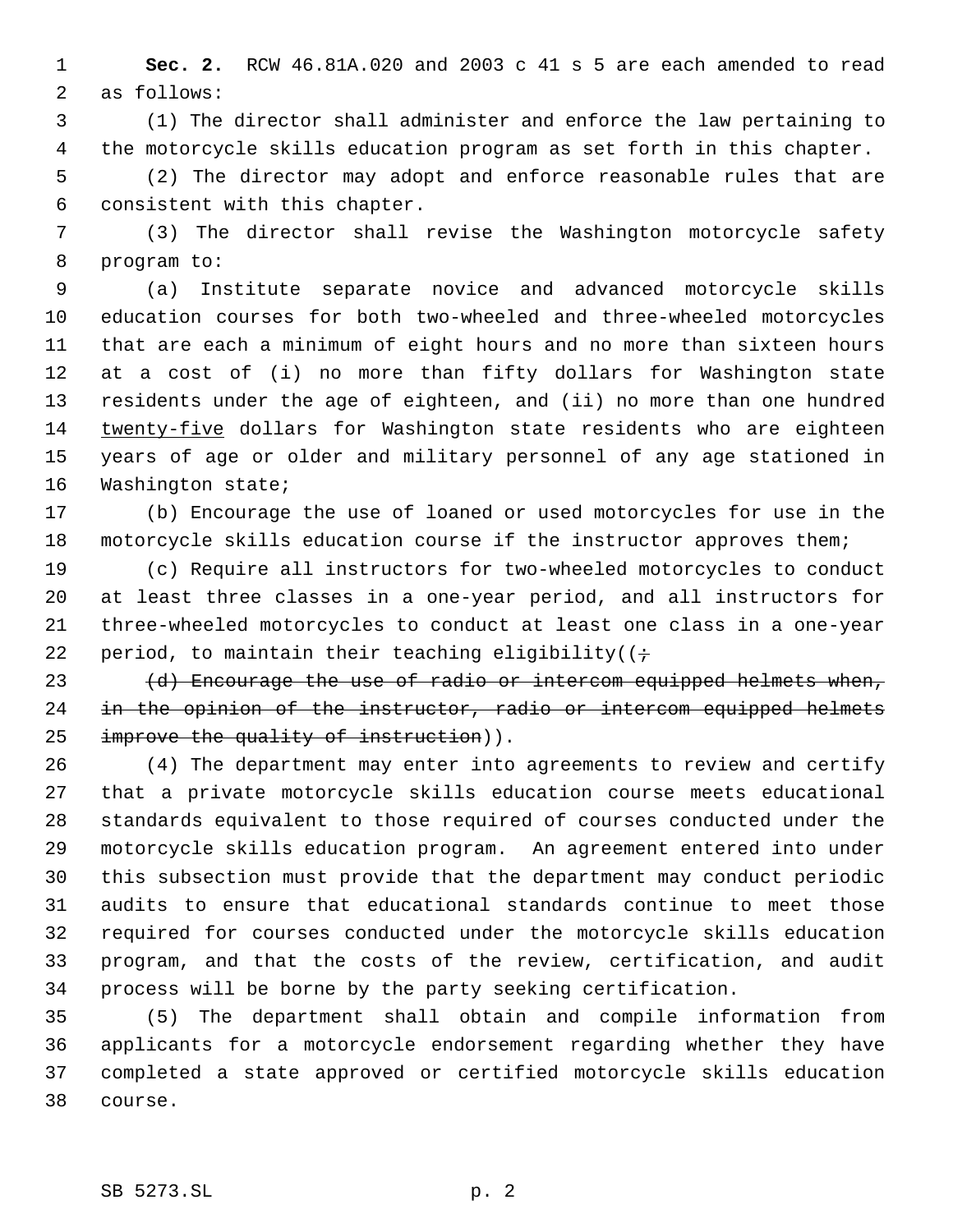**Sec. 3.** RCW 46.82.420 and 2006 c 219 s 12 are each amended to read as follows:

 (1) The advisory committee shall consult with the department in the development and maintenance of a basic minimum required curriculum and the department shall furnish to each qualifying applicant for an instructor's license or a driver training school license a copy of such curriculum.

 (2) In addition to information on the safe, lawful, and responsible operation of motor vehicles on the state's highways, the basic minimum required curriculum shall include information on:

 (a) Intermediate driver's license issuance, passenger and driving restrictions and sanctions for violating the restrictions, and the 13 effect of traffic violations and collisions on the driving privileges;

 (b) The effects of alcohol and drug use on motor vehicle operators, including information on drug and alcohol related traffic injury and mortality rates in the state of Washington and the current penalties 17 for driving under the influence of drugs or alcohol; and

18 (c) Motorcycle awareness, approved by the ((Motorcycle Safety 19 Foundation)) director, to ensure new operators of motor vehicles have been instructed in the importance of safely sharing the road with motorcyclists.

 (3) Should the director be presented with acceptable proof that any licensed instructor or driver training school is not showing proper diligence in teaching such basic minimum curriculum as required, the instructor or school shall be required to appear before the advisory committee and show cause why the license of the instructor or school should not be revoked for such negligence. If the committee does not accept such reasons as may be offered, the director may revoke the license of the instructor or school, or both.

 **Sec. 4.** RCW 28A.220.080 and 2004 c 126 s 1 are each amended to read as follows:

 The superintendent of public instruction shall include information 33 on motorcycle awareness, approved by the ((Motorcycle Safety Foundation)) director of licensing, in instructional material used in traffic safety education courses, to ensure new operators of motor